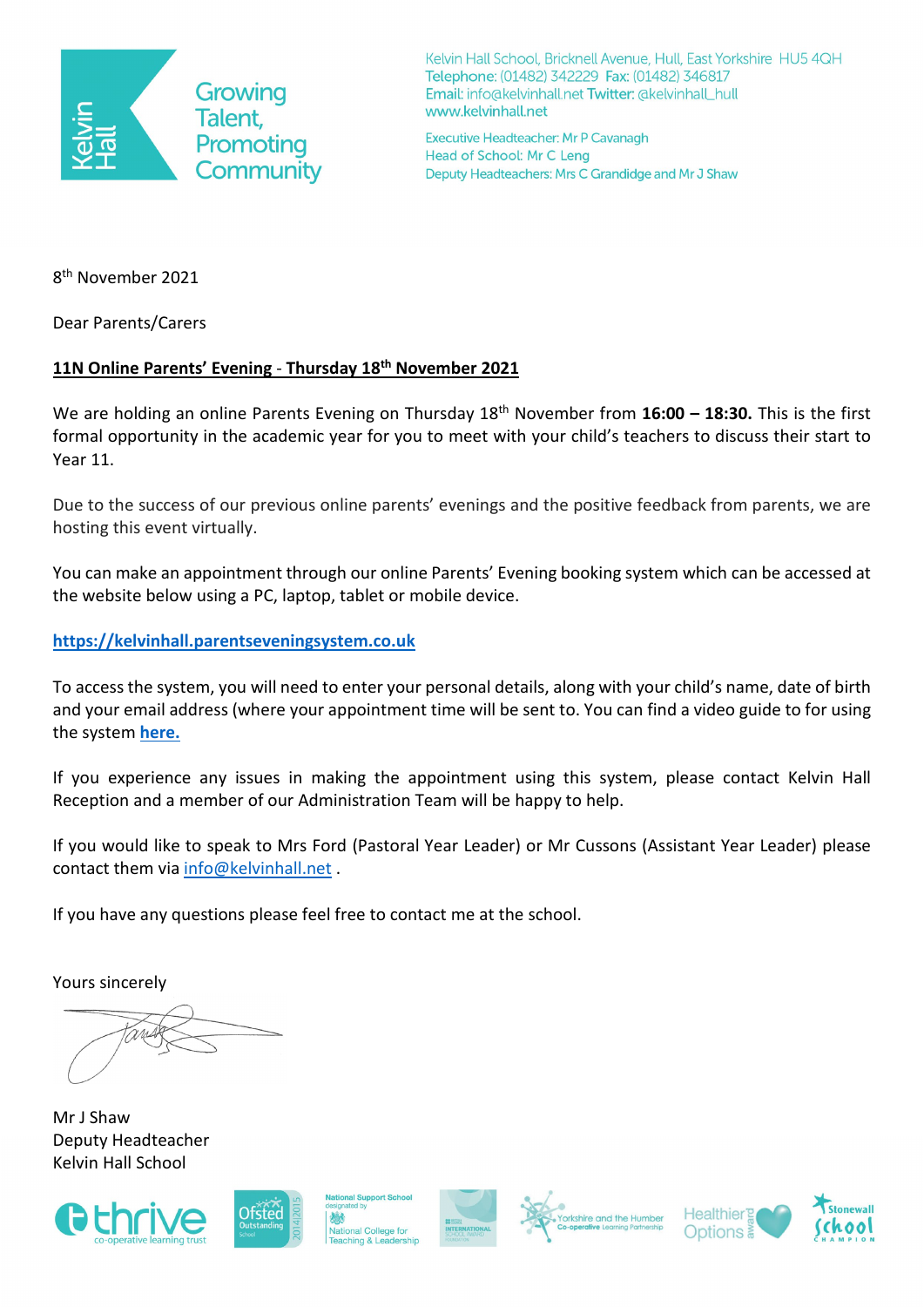### **Video Appointments: Parents - How to attend appointments over video call**

In order to make video calls you need to have as a minimum:

- a device with a microphone and speaker
	- a compatible web browser:
		- o iPhone/iPad: Safari
		- o Android: Chrome or Firefox
		- o Windows: Chrome, Firefox or Microsoft Edge (Chromium download here)
		- o Mac: Safari, Chrome or Firefox
		- o Linux: Chrome or Firefox

#### **We also recommend:**

Using your smartphone for video appointments.

If you don't have a smartphone with a front-facing camera, use a laptop or computer with a webcam.

Using a headset (or earphones with a microphone) to reduce echo.

| How to attend your appointments via video call |
|------------------------------------------------|
|------------------------------------------------|

#### **1. Log in and go to the Evening:**

On the day of the video appointments, login to Parents Evening at the usual web address [https://kelvinhall.schoolcloud.co.uk](https://kelvinhall.schoolcloud.co.uk/)

Once logged in you will see a notice that you have upcoming video appointments and under this the details of the event, along with a Join Video Appointments button. This will become available 60 minutes before your first appointment.

#### **2. The Video Call screen**

When you click Join Video Appointments the video call screen will be displayed. You may at this point be asked if you wish to allow access to your camera/microphone, in which case, please click yes.

On this screen you can see the following:

- At the top left the teacher name (and subject details) for the current and next appointment
- At the top right a countdown to the start of the appointment.
- At the bottom the controls for the microphone and camera (once a teacher is available or you are in a call these also show a pick up and hang up button).
- In the middle, when your appointment is due to start, the Start Appointment button.













| 6 | You have upcoming appointments which take<br>place by video instead of in-person.                |
|---|--------------------------------------------------------------------------------------------------|
|   | <b>Video Appointments</b>                                                                        |
|   | Press the button below to access the video call prior to the<br>start of your first appointment. |
|   | Video Parents Evening - M<br>First appointment: 26/03/2020 15:50                                 |
|   |                                                                                                  |